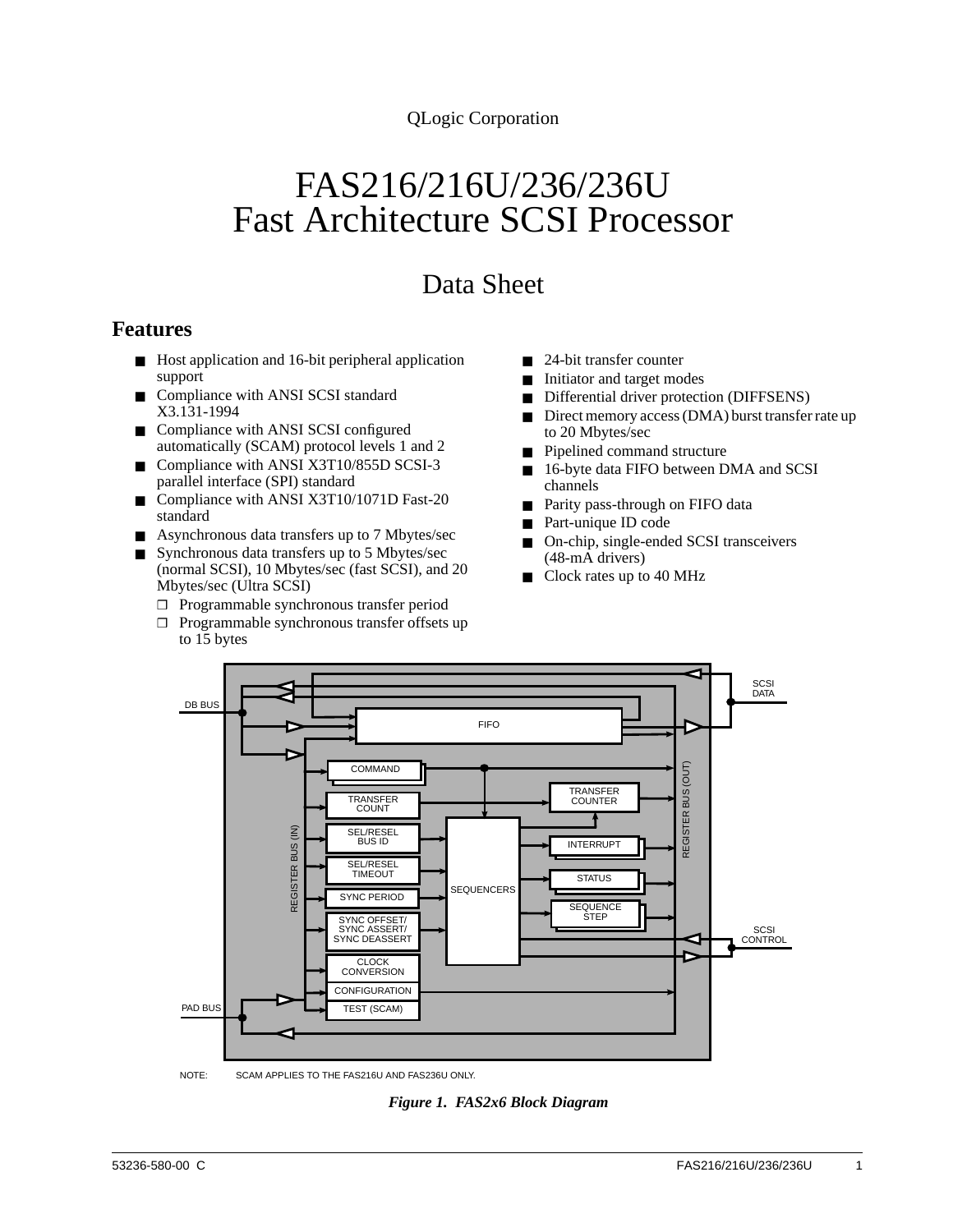*NOTE:* Throughout this data sheet, the term *FAS2x6* refers to the FAS216, FAS216U, FAS236, and FAS236U unless otherwise noted.

#### **Product Description**

The FAS2x6 chips are part of the QLogic SCSI processor family with features designed to facilitate SCSI-2 support (FAS216 and FAS236) and SCSI-3 support (FAS216U and FAS236U). The FAS216 and FAS236 can transfer synchronous data at 10 Mbytes/sec. The FAS216U and FAS236U can transfer data at 20 Mbytes/sec with SCAM support. The normal 5-Mbytes/sec transfer rate and the fast 10-Mbytes/sec transfer rate (FAS216U and FAS236U) are supported on-chip by setting the FASTSCSI bit (Configuration 3 register bit 4). Asynchronous transfers up to 7 Mbytes/sec are also supported. The FAS216U and FAS236U chips are firmware and pin compatible with the FAS216 and FAS236 chips, respectively. Figure 1 shows the FAS2x6 block diagram.

The FAS2x6 replaces existing SCSI interface circuitry, which typically consists of discrete devices, an external driver, and a low-performance SCSI interface chip. The FAS2x6 contains a fast DMA interface; a 16-byte FIFO; and fast asynchronous and synchronous data interfaces to the SCSI bus, including drivers in single-ended mode. Differential mode requires external drivers.

The FAS216 and FAS216U support single-ended mode; the FAS236 and FAS236U support single-ended and differential modes. Since the FAS2x6 operates in both initiator and target modes, it can be used in both host and peripheral applications. The chip performs such functions as bus arbitration, selection of a target, and reselection of an initiator. The FAS2x6 also handles message, command, status, and data transfers between the SCSI bus and its internal FIFO or between the SCSI bus and buffer memory. The chip maximizes protocol efficiency by utilizing a FIFO command pipeline and combination commands to minimize host intervention.

#### **Differential Driver Protection (FAS236/236U Only)**

The FAS236/236U pins 5 (DIFFSENS) and 7 (EDIFFS) support the SCSI DIFFSENS differential driver protection function.

The DIFFSENS function is enabled in differential mode when pins 5 and 7 are pulled up by an external device. The FAS236/236U is configured for differential mode operations when pin 87 (DIFFM) is low. If a single-ended device or terminator is connected while the chip is configured for differential operations, DIFFSENS becomes grounded, disabling the differential drivers. The Gross Error bit (Status register bit 6) is set and a disconnect interrupt is generated. The Gross Error bit and the disconnect interrupt are asserted as long as the DIFFSENS condition exists. The DIFFSENS function has no effect in single-ended mode.

### **SCAM Implementation**

The FAS216U and FAS236U support levels 1 and 2 of the SCAM protocol. SCAM protocol requires direct access and control over the SCSI data bus and several of the SCSI phase and control signals. The majority of the SCAM protocol can be implemented in firmware at microprocessor speeds. The following SCAM features are supported in the chip hardware:

- Arbitration without an ID
- Slow response to selection with an unconfirmed ID
- Detection of and response to SCAM selection

#### **System Organization**

The FAS2x6 controller systems support three main buses: the 8- or 16-bit data bus (DB), the 8-bit microprocessor address and data bus (PAD), and the 8-bit SCSI bus. The DB provides a path for DMA transfers through the FIFO. The PAD bus provides access to all internal registers. The FAS2x6 supports parity pass-through from the SCSI bus through the FIFO to the DB. This versatile split-bus architecture separates the two high-traffic information flows, the SCSI bus and DB bus, to provide maximum efficiency and throughput. Single- or split-bus configurations with 8- or 16-bit DMA are pin selectable. Table 1 shows chip operating conditions.

#### **Interfaces**

The FAS2x6 acts as an interface between the microprocessor and the SCSI bus in target or initiator mode. The other interfaces are described below:

- **Microprocessor Interface.** The DB or PAD bus is the microprocessor interface to the FAS2x6. Both buses allow the microprocessor 8-bit read and write access to all chip registers, including the FIFO. The PAD bus allows microprocessor interface to the chip registers independent of DMA activity on the DB.
- **DMA Interface.** The FAS2x6 logic transfers data to and from a buffer over the DB configured as 8 or 16 bits. (Each byte on the bus has its own parity.) If byte control mode (Configuration 2 register bit 5) is set, an external DMA controller can dictate how the bytes are placed on the bus.

#### **Packaging**

The pin diagrams for the FAS216/216U and FAS236/236U are shown in figures 2 and 3. Pins that support the FAS216/216U and FAS236/236U operations are shown in figures 4 and 5. Dimensions for the FAS216/216U 84-pin plastic leaderless chip carrier (PLCC) and the FAS236/236U 100-pin plastic quad flat pack (PQFP) are shown in figures 6 and 7.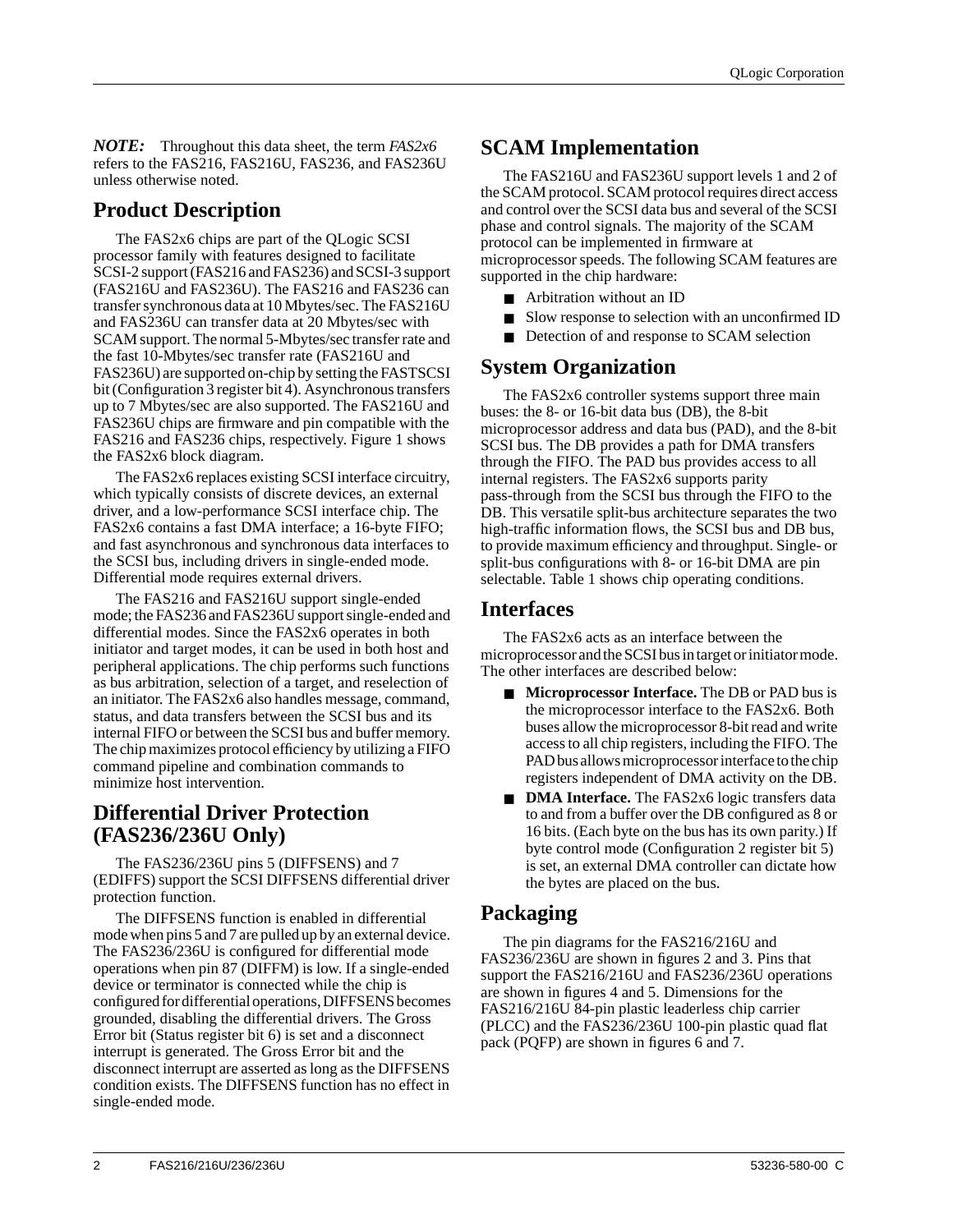

*Figure 2. FAS216/216U 84-Pin PLCC Pin Diagram*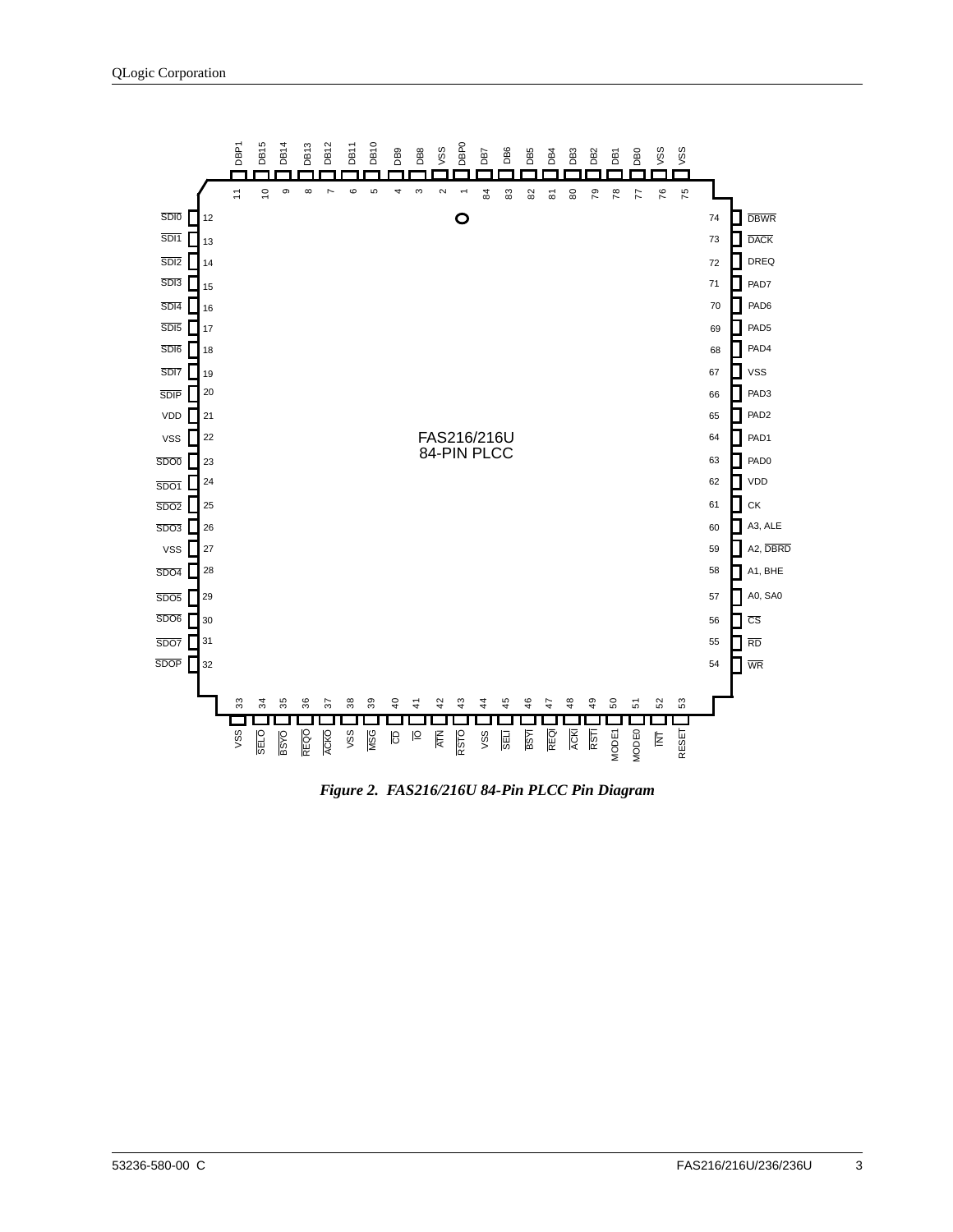

*Figure 3. FAS236/236U Pin Diagram*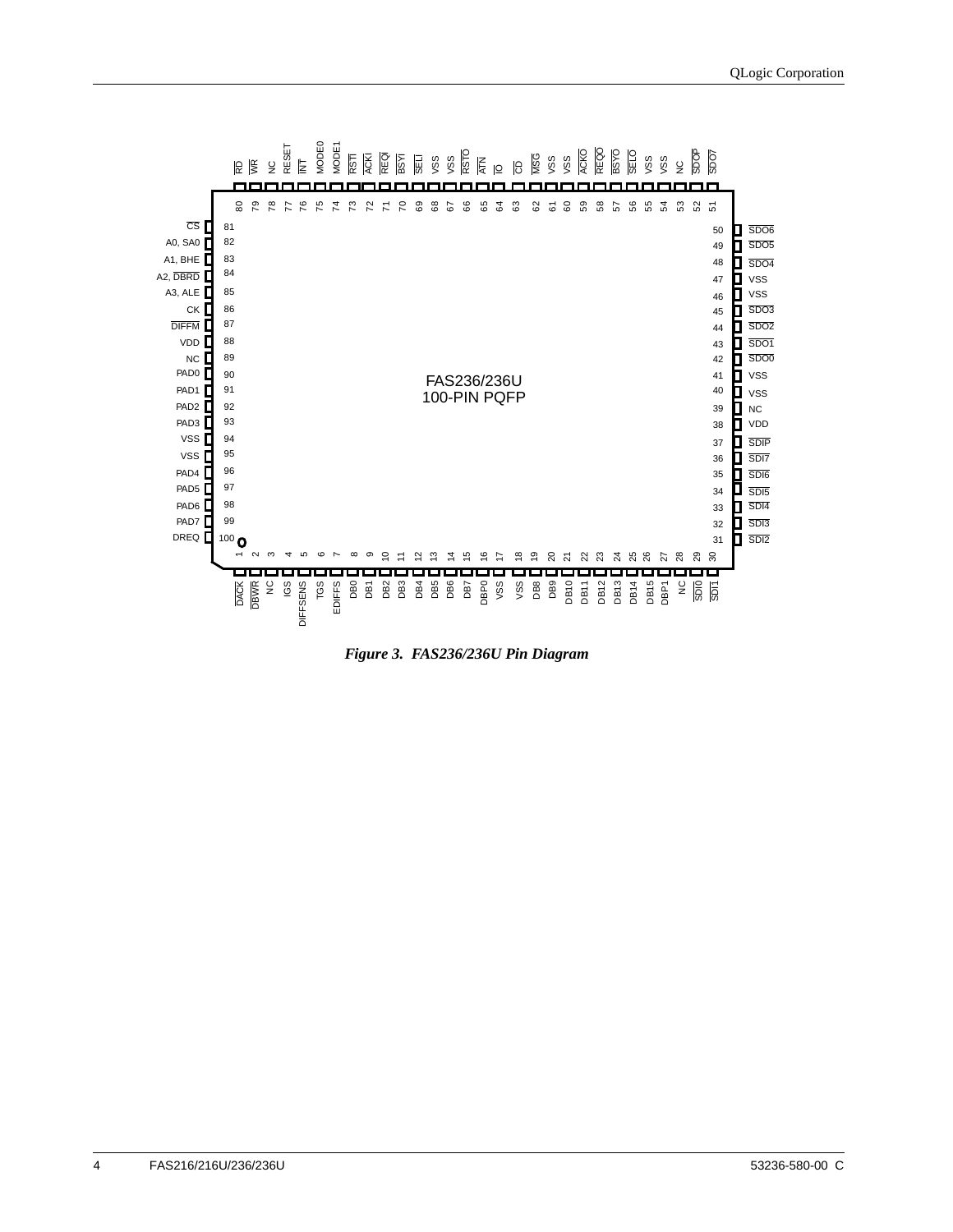

NOTE: VSS = 2, 22, 27, 33, 38, 44, 67, 75, 76

*Figure 4. FAS216/216U Functional Signal Grouping*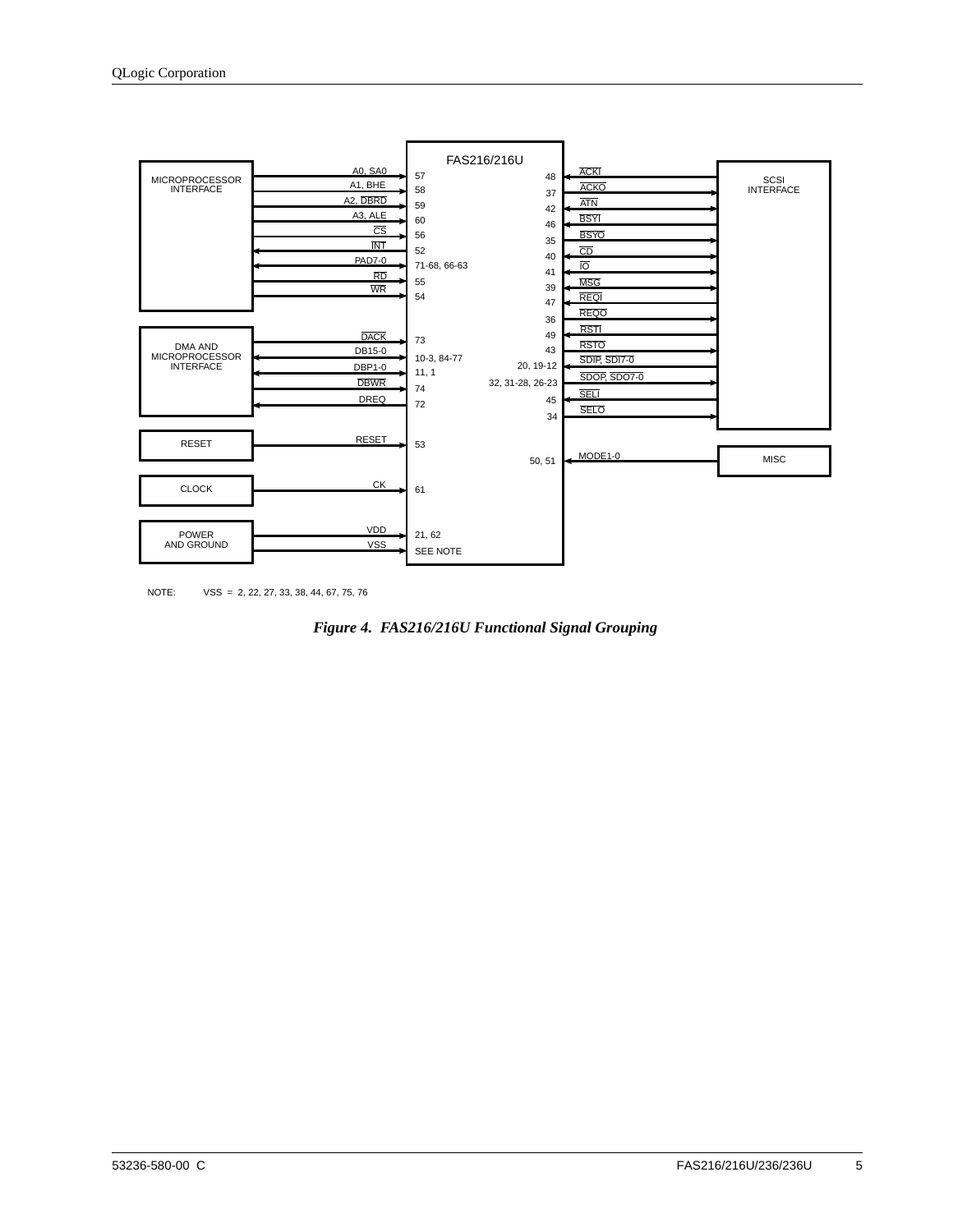

NOTE: VSS = 17, 18, 40, 41, 46, 47, 54, 55, 60, 61, 67, 68, 94, 95

*Figure 5. FAS236/236U Functional Signal Grouping*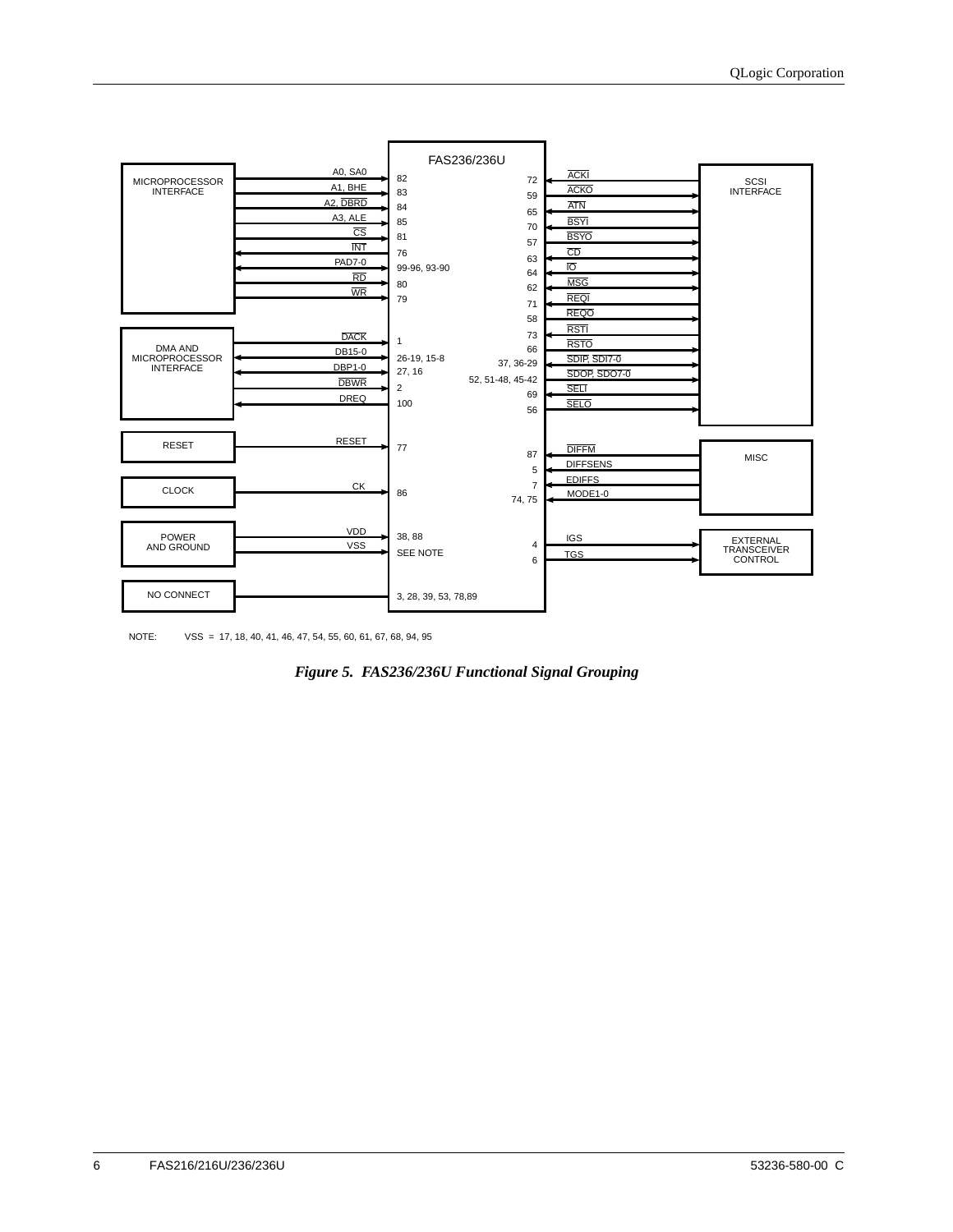





NOTE: ALL DIMENSIONS ARE IN MILLIMETERS. ALL DIMENSIONS ARE NOMINAL UNLESS SPECIFIED OTHERWISE.

*Figure 7. FAS236/236U 100-Pin PQFP Mechanical Drawings*